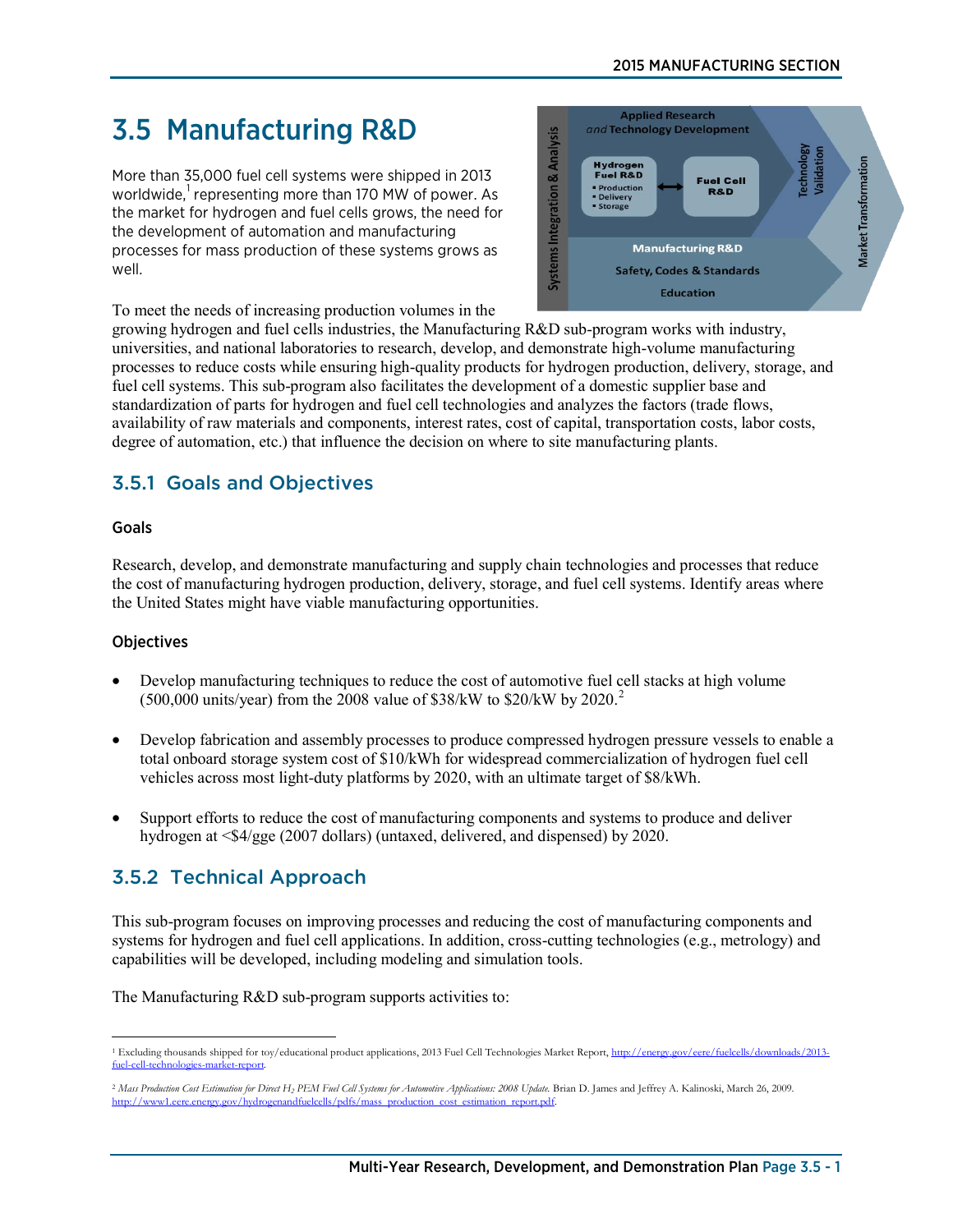- Identify cost drivers of manufacturing processes
- Modify manufacturing processes to eliminate process steps
- Reduce labor costs and improve reproducibility by increasing automation
- Reduce cost by improving manufacturing processes to improve yields and reduce scrap
- Develop in-line diagnostics for component quality control and validate performance in-line
- Develop an understanding of the relationship between process parameters and product properties
- Quantify the effect of defects in materials on performance and durability to understand the accuracy requirements for diagnostics.

Manufacturing R&D efforts focus on reducing the cycle times of the processes being developed. Research areas can include approaches for:

- Significantly reducing the cost of the processes used to manufacture hydrogen and fuel cell components
- Rapidly defining and producing "production quality" tooling or approaches for simplifying and reducing the cost of tooling
- Increasing the uniformity and repeatability of fabrication.

Progress towards attaining the goals of Manufacturing R&D is tracked by assessing the:

- Reduction in cost of hydrogen production, delivery, storage, and fuel cell components and systems, and
- Increase of manufacturing rates and annual manufacturing capacity.

These efforts will enable industry to:

- Meet customer requirements for hydrogen and fuel cell components and systems
- Develop a competitive domestic supplier base for hydrogen and fuel cell system components
- Standardize parts and components that are commonly used by all system integrators.

### 3.5.3 Programmatic Status

#### Current Activities

Table 3.5.1 summarizes the FY 2015 activities in the Manufacturing R&D sub-program. Most activities are targeted towards polymer electrolyte membrane fuel cells (PEMFCs) for automotive applications. Future work could include additional fuel cell types (i.e., molten carbonate, phosphoric acid, and alkaline). Solid oxide fuel cells fall under the purview of the Office of Fossil Energy. Portable power from direct methanol fuel cells does not reduce petroleum use and greenhouse gas emissions significantly and is not a priority of the U.S. Department of Energy's (DOE's) Manufacturing R&D sub-program activities.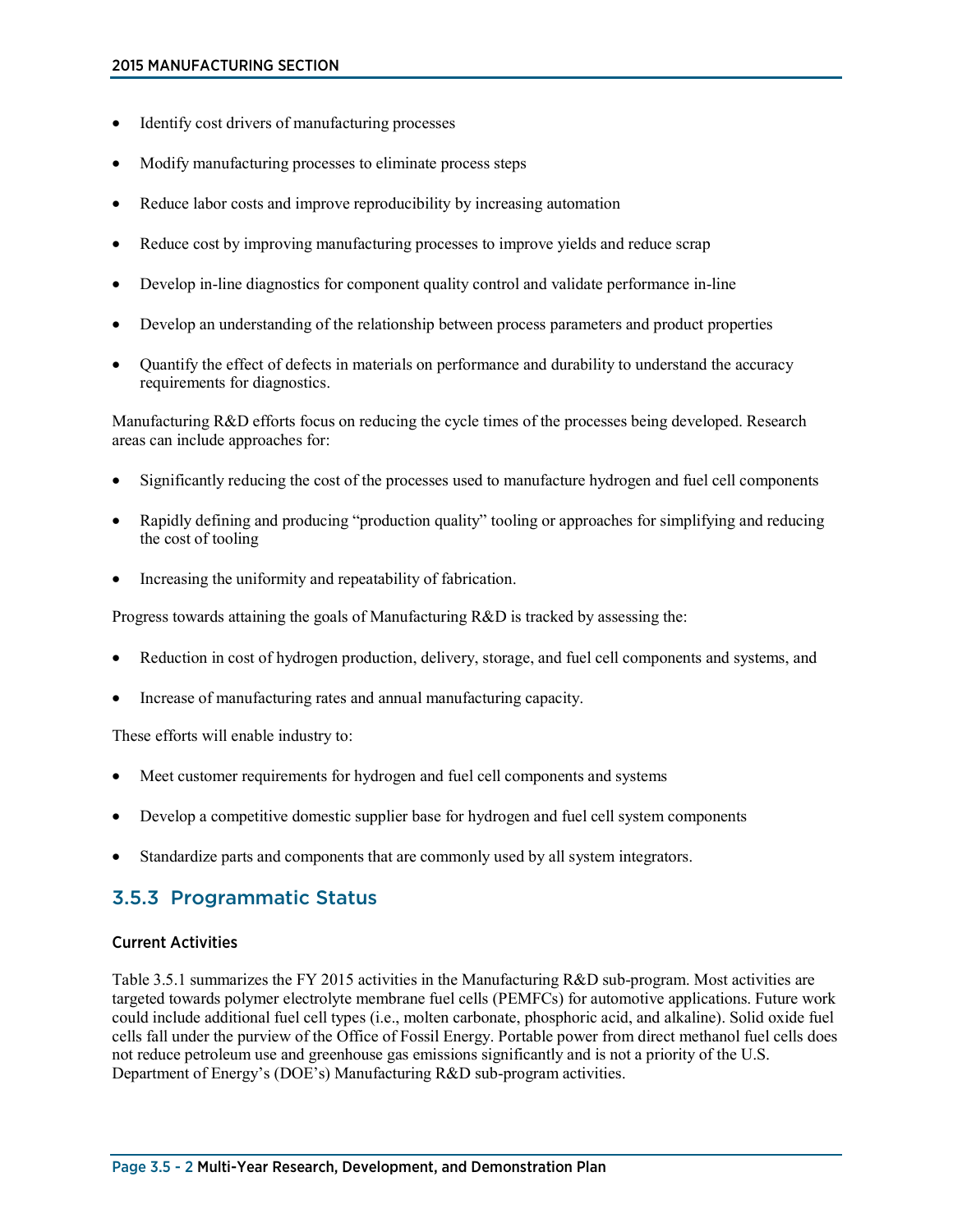The current Manufacturing R&D portfolio shown in Table 3.5.1 includes projects focused on quality control R&D, supply chain development, and analysis to understand the competitive landscape for hydrogen and fuel cell component manufacturing. While the projects are focused on PEMFCs, some of these projects such as inline defect detection are relevant to other types of fuel cells.

| Table 3.5.1. Current (2015) Manufacturing R&D Activities                                           |                                                                                                                                                                                                                                                                                                                      |                                                                                                                                                                                                                                                                                                                                                                                                                                                                                                                                                                                                                                                                                      |
|----------------------------------------------------------------------------------------------------|----------------------------------------------------------------------------------------------------------------------------------------------------------------------------------------------------------------------------------------------------------------------------------------------------------------------|--------------------------------------------------------------------------------------------------------------------------------------------------------------------------------------------------------------------------------------------------------------------------------------------------------------------------------------------------------------------------------------------------------------------------------------------------------------------------------------------------------------------------------------------------------------------------------------------------------------------------------------------------------------------------------------|
| <b>Topic</b>                                                                                       | <b>Approach</b>                                                                                                                                                                                                                                                                                                      | <b>Activities</b>                                                                                                                                                                                                                                                                                                                                                                                                                                                                                                                                                                                                                                                                    |
| Polymer Electrolyte Membrane Fuel Cells                                                            |                                                                                                                                                                                                                                                                                                                      |                                                                                                                                                                                                                                                                                                                                                                                                                                                                                                                                                                                                                                                                                      |
| <b>Fuel Cell Membrane</b><br><b>Electrode Assembly</b><br>(MEA)<br><b>Manufacturing R&amp;D</b>    | Develop capabilities and knowledge<br>related to in-line QC that will assist<br>manufacturers of PEMFC MEA<br>components in transitioning to high-<br>volume manufacturing methods.                                                                                                                                  | National Renewable Energy Laboratory<br>(NREL)/Lawrence Berkeley National<br>Laboratory (LBNL): (1) develops diagnostics<br>suitable for in-line QC for MEAs and<br>components, (2) investigates the effects of MEA<br>component manufacturing defects on MEA<br>performance and durability, and (3) refines and<br>validate models to predict the effects of local<br>variations in MEA component properties.                                                                                                                                                                                                                                                                       |
| <b>Supply Chain Development</b>                                                                    |                                                                                                                                                                                                                                                                                                                      |                                                                                                                                                                                                                                                                                                                                                                                                                                                                                                                                                                                                                                                                                      |
| <b>Integrated Regional</b><br><b>Technical Exchange</b><br><b>Centers</b>                          | Facilitate supply chain development<br>for fuel cell and hydrogen systems<br>through four regional technical<br>exchange centers acting as<br>clearinghouses for original equipment<br>manufacturuer (OEM) specifications,<br>supply needs, and supply chain<br>capabilities.                                        | Ohio Fuel Cell Coalition: (1) establishes four<br>Regional Technical Exchange Centers to<br>increase communication between OEMs and<br>hydrogen and fuel cell component suppliers, (2)<br>establishes a nationwide, web-accessible<br>database containing inputs from suppliers and<br>OEMs along with a supplier contact list, and (3)<br>assemble a working group to tackle component<br>and subsystem standardization.                                                                                                                                                                                                                                                            |
| <b>Fuel Cell and</b><br>Hydrogen<br><b>Opportunity Center</b>                                      | Facilitate supply chain development<br>for fuel cell and hydrogen systems by<br>developing a nationwide Fuel Cell and<br>Hydrogen Opportunity Center with an<br>internet-based communications<br>database of suppliers that encourages<br>the suppliers to become engaged in<br>the hydrogen and fuel cell industry. | Virginia Clean Cities at James Madison<br>University: (1) builds and populates a<br>comprehensive communications database and<br>(2) drives U.S. companies to the site via an<br>aggressive outreach campaign. The database<br>will allow for the release and maintenance of a<br>directory tool for public interaction with the<br>data.                                                                                                                                                                                                                                                                                                                                            |
|                                                                                                    | Analysis of U.S. Hydrogen and Fuel Cell Manufacturing Global Competitiveness                                                                                                                                                                                                                                         |                                                                                                                                                                                                                                                                                                                                                                                                                                                                                                                                                                                                                                                                                      |
| U.S. Clean Energy<br>Hydrogen and Fuel<br>Cell Technologies: A<br>Competiveness<br><b>Analysis</b> | Conduct a global competitiveness<br>analysis of hydrogen and fuel cell<br>technologies manufacturing. Assess<br>the state of global hydrogen and fuel<br>cell markets.                                                                                                                                               | <b>GLWN</b> carries out a complete detailed<br>manufacturing analysis of fuel cell systems<br>(automotive and stationary), high-pressure<br>hydrogen storage systems, and key high-value<br>hydrogen and fuel cell subsystems and<br>components. The analysis spans systems and<br>components manufactured in the United States,<br>Europe, and Asia to determine the global cost<br>leaders, best current manufacturing processes,<br>key factors determining competitiveness, and<br>potential means of cost reduction. GLWN works<br>closely with NREL to ensure that this analysis is<br>aligned with prior competitive analyses<br>conducted in other renewable energy sectors. |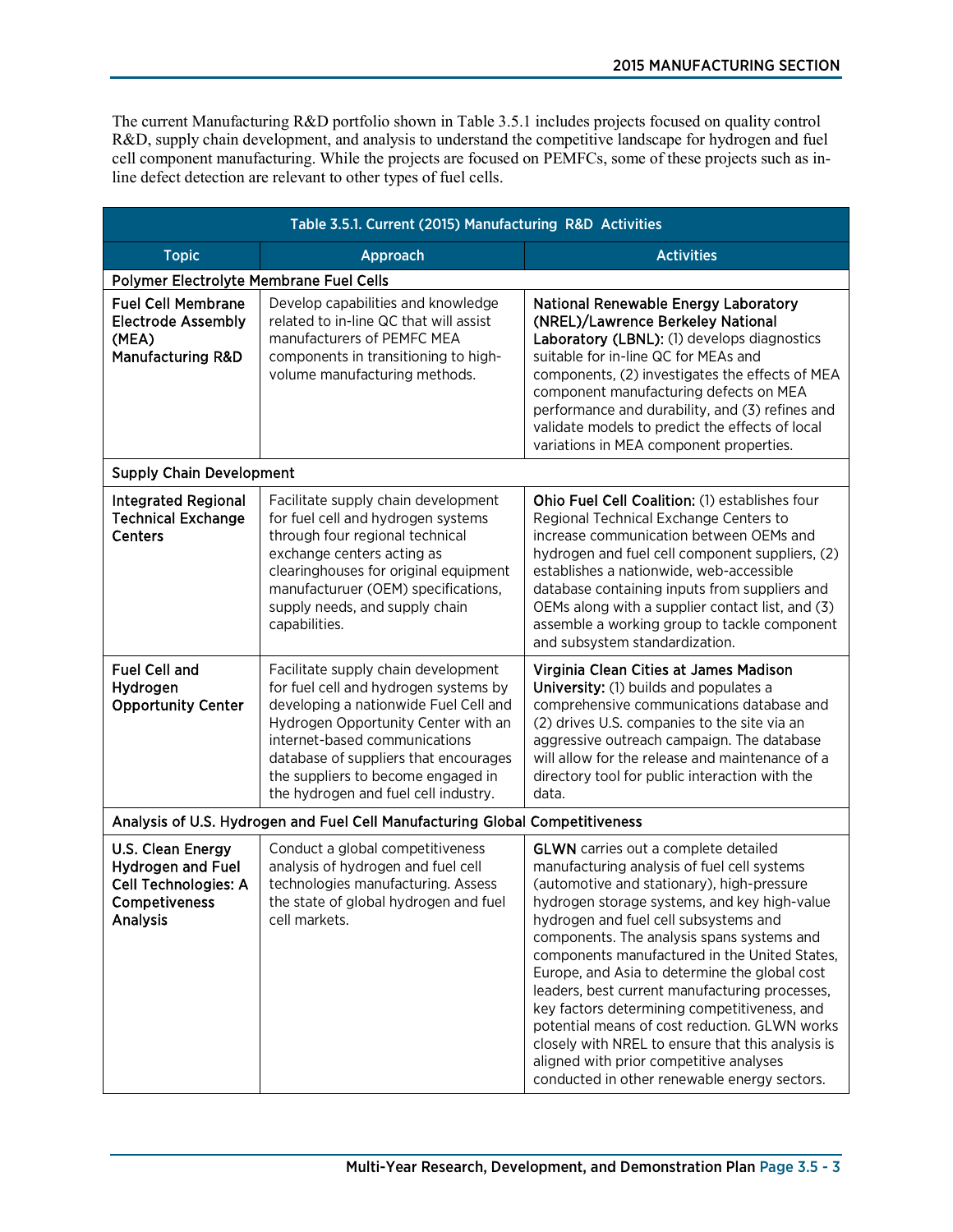Fuel cell electric vehicles are powered by hydrogen stored onboard the vehicles. The Fuel Cell Technologies Office (The Office) focuses its Hydrogen Storage R&D efforts on high-pressure tanks, seen as the pathway to commercialization in the near term. The Hydrogen Storage sub-program also supports materials development or discovery (chemical hydrogen storage, metal hydrides and sorbents) for hydrogen storage in the long term; a material-based system will not likely be scaled up during the near term.

Around 1,500 miles of steel pipeline is in service today to transport hydrogen to industrial end users; however, steel can be weakened by hydrogen embrittlement at high pressure, which can eventually lead to hydrogen leakage. Fiber-reinforced composite pipe (FRP) is a cost-effective alternative to steel pipelines for smalldiameter pipelines (8" diameter or less). FRP is an existing commercial technology used in the oil and gas industry and is cheaper than steel because the pipeline can be spooled, which reduces labor costs. The Office plans to fund a Manufacturing R&D project developing new processes to reduce the cost of fabricating fiberreinforced pipeline.

In 2011, NREL hosted a workshop on Hydrogen and Fuel Cell Manufacturing R&D. Participants at the workshop (industry, academia, and national laboratories) identified and prioritized needs and barriers to manufacturing hydrogen and fuel cell components and systems. Presentations and the full workshop report can be found at [http://www.energy.gov/eere/fuelcells/hydrogen-and-fuel-cell-manufacturing-rd-workshop.](http://www.energy.gov/eere/fuelcells/hydrogen-and-fuel-cell-manufacturing-rd-workshop)

In 2013, NREL held the Office of Energy Efficiency and Renewable Energy (EERE) Quality Control Workshop. Government, industry, and other stakeholders discussed the current status of quality control and metrology in manufacturing processes relevant to the EERE offices; noted gaps in which current techniques are inadequate or missing altogether; discussed similarities in materials inspection and metrology needs across technologies; and identified opportunities for collaboration across EERE offices to address shared challenges. Presentations and the full workshop report can be found at [http://energy.gov/eere/fuelcells/eere-quality](http://energy.gov/eere/fuelcells/eere-quality-control-workshop)[control-workshop.](http://energy.gov/eere/fuelcells/eere-quality-control-workshop)

# 3.5.4 Technical Challenges

Technical challenges to manufacturing hydrogen and fuel cell components and systems are summarized in this section.

### Fuel Cells

One of the key challenges preventing the widespread commercialization of fuel cells is the high cost compared to incumbent technologies.<sup>[3](#page-3-0)</sup> Reduction in the cost of key components and/or subsystems such as MEAs and their sub-components, bipolar plates, selected pumps, compressors, and fuel reformers could have an exponentially positive impact on product cost.<sup>[4](#page-3-1)</sup> Standardization of product specifications and/or consolidating the supply chain could provide further opportunity to reduce material and product cost. [5](#page-3-2) Increased demand and increased consistency of demand are often cited as key factors holding back further investment in advanced manufacturing and product improvements for fuel cells.<sup>[6](#page-3-3)</sup>

The ramp-up to high-volume production of fuel cells will require quality control and measurement technologies consistent with high-volume manufacturing processes. Manufacturers will need process control strategies specific to producing fuel cell components.

<span id="page-3-0"></span> <sup>3</sup> Fuel Cell Technologies Office Multi-Year Research, Development, and Demonstration Plan, Section 3.4—Fuel Cells. Updated November 2014. [http://www.energy.gov/sites/prod/files/2014/12/f19/fcto\\_myrdd\\_fuel\\_cells.pdf.](http://www.energy.gov/sites/prod/files/2014/12/f19/fcto_myrdd_fuel_cells.pdf)

<span id="page-3-1"></span><sup>4</sup> Manufacturing Sub-Committee Advanced Manufacturing Status and Opportunities to Accelerate Growth in Fuel Cell and Hydrogen Products, Manufacturing Subcommittee report to Hydrogen and Fuel Cell Technical Advisory Committee, December 12, 2014, to be posted.

<span id="page-3-2"></span><sup>5</sup> Ibid.

<span id="page-3-3"></span><sup>6</sup> Ibid.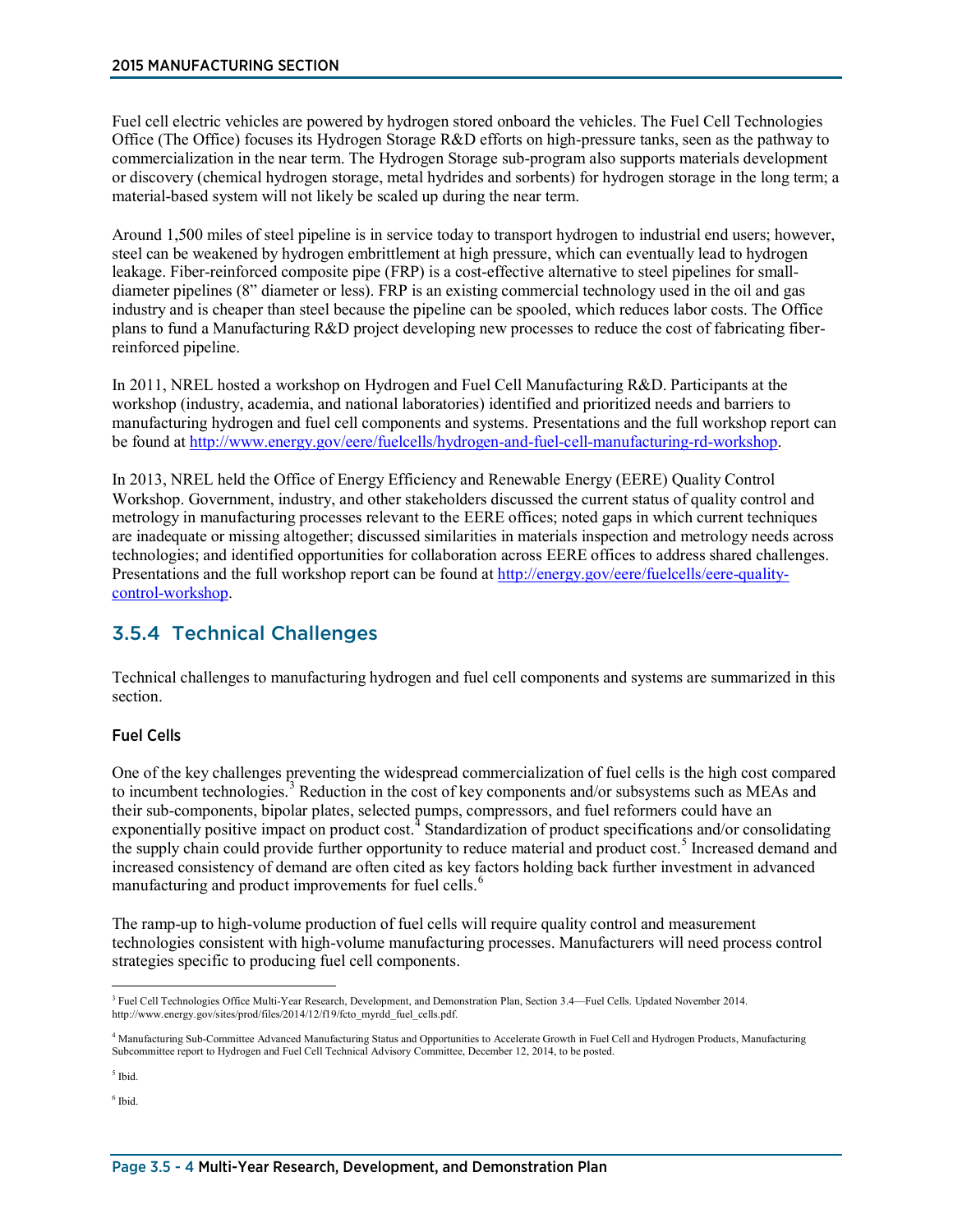As fuel cell manufacturing scales up, the relationships among fuel cell system performance, manufacturing process parameters, and variability of fuel cell properties must be clearly understood. Such understanding will likely play a major role in fuel cell system design and in the prescription of acceptable tolerances and specifications, and it is integral to implementing design for manufacturability. Modeling and simulation; better understanding of generic, cross-cutting manufacturing process technologies; reliable measurements; and standards will all advance fuel cell manufacturing.

#### Hydrogen Storage

The high cost of materials, particularly carbon fiber, is the primary issue with composite tank technology. To overcome this challenge, tank manufacturing processes that are efficient and minimize waste are needed. Tank manufacturing processes alternative to conventional wet-wind processes that are more amenable to highvolume manufacturing and automation could be beneficial. Preliminary factory cost assessments of 350 bar and 700 bar one-tank, Type IV compressed gas systems (with 5.6 kg usable hydrogen in each tank) are \$29/kWh and \$33/kWh, respectively,<sup>[7](#page-4-0)</sup> at a low-volume production rate of 10,000 units/yr. These costs can be reduced through materials and process improvements and by moving to higher volume manufacturing processes. Composite storage technology will most likely be used in the near term for transportation applications and be essential for most material-based approaches for hydrogen storage. The cycle time needs to be significantly reduced, which will require advances in filament winding processes or in alternative technologies.

#### Hydrogen Production and Delivery

Currently, hydrogen production is capital-intensive. Widespread adoption of hydrogen fuel cells requires consumers to have access to cost-competitive hydrogen. The cost of building hydrogen fueling stations is too high and must be lowered. The lifetimes of high-pressure hydrogen compressors are shortened by the limited life of dynamic compressor seals due to thermal limitations of the seals. Mitigating reliability issues in manufactured compressor components and systems can decrease the overall cost of delivery.

The high cost of pipelines to deliver hydrogen is also an issue. Fiber-reinforced pipe is cheaper than steel, and pipe can be delivered in ½-mile long spools, whereas natural gas pipeline segments are typically installed in lengths of 40–80 feet. Segments are joined by compression fittings and sealed with O-rings. During fatigue testing, O-rings with insufficient hardness extrude from FRP joints, leading to failure of the joint. Failure of the O-ring increases the cost to install and maintain the pipeline.<sup>[8](#page-4-1)</sup> Additionally, FRP is only available at relatively small diameters, limiting its use to distribution lines.

#### Cross-Cutting Activities

#### *Supply Chain*

The supply chain for hydrogen and fuel cells is not mature; thus, access to components and materials is limited. For many 700 bar refueling components, only one or two suppliers exist in the world.

#### *Quality Control*

Current inspection techniques often require off-line measurements, manual inspection techniques, and even destructive tests. These approaches slow the manufacturing process and add cost. Nondestructive testing techniques that eliminate manual and time-consuming test and measurement processes are needed. Mechanical

<span id="page-4-0"></span> <sup>7</sup> DOE Fuel Cell Technologies Office Record #13010. "Onboard Type IV Compressed Hydrogen Storage Systems—Current Performance and Cost." [http://hydrogen.energy.gov/pdfs/13010\\_onboard\\_storage\\_performance\\_cost.pdf.](http://hydrogen.energy.gov/pdfs/13010_onboard_storage_performance_cost.pdf)

<span id="page-4-1"></span><sup>8</sup> "Fiber Reinforced Composite Pipelines." George Rawls and Thad Adams, May 15, 2013. [http://www.hydrogen.energy.gov/pdfs/review13/pd022\\_adams\\_2013\\_o.pdf.](http://www.hydrogen.energy.gov/pdfs/review13/pd022_adams_2013_o.pdf)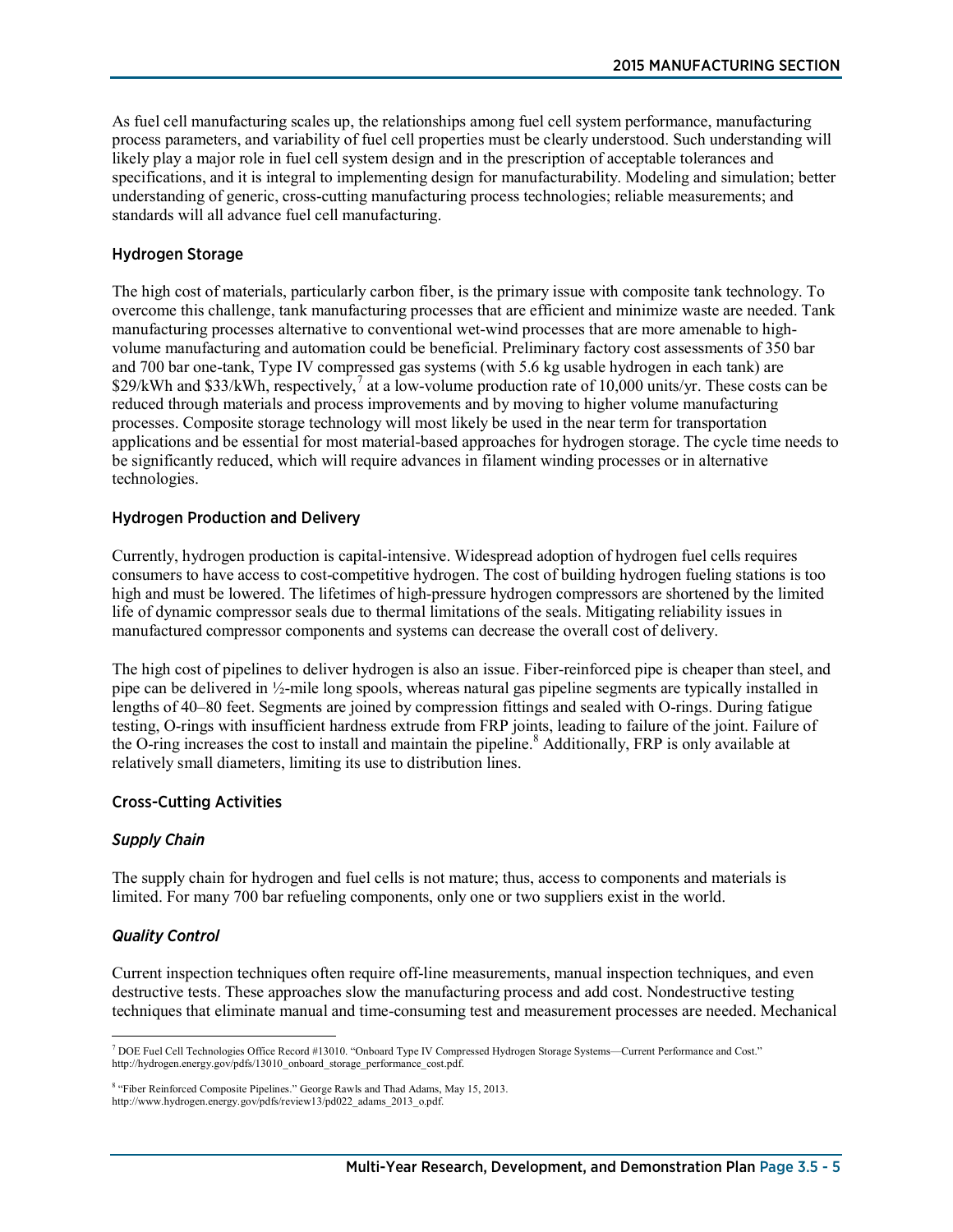defects such as pinholes and cracks can degrade membrane and MEA performance and durability. Advanced tools and methods to inspect and quantify defects (possible interlayer delamination, voids, and locally constrained thickness inhomogeneities) in roll-to-roll goods are needed. Correlation of defect metrics to cell or device performance and lifetime is required to differentiate between fatal defects and ones that can be ignored. Defect marking, removal, and/or correction are needed as methods for differentiating between fatal defects and process drift. Process control for defect reduction is absent. Analyses to define and communicate the costs and benefits of in-line quality control (QC) as a function of material requirements and manufacturing processes, yields, volumes, and costs are lacking.

# 3.5.5 Technical Barriers

This section summarizes the technical and economic barriers that must be overcome to meet the Manufacturing R&D objectives.

#### Fuel Cells

#### **A. Lack of High-Volume MEA Processes**

Currently, some MEAs are prepared using decal transfer of the electrode to the membrane. New manufacturing methods are needed to fabricate MEAs by direct coating of the electrode on the membrane or gas diffusion layer (GDL) substrate. Continuous lamination processes that do not impact the stiffness of GDLs and continuous lamination processes that provide uniform pressure/temperature over area of contact are needed.

#### **B. Lack of High-Speed Bipolar Plate Manufacturing Processes**

Both metal and nonmetal bipolar plates are used in PEMFCs. Nonmetal plate materials include expanded graphite and graphite-based composites. New technologies for forming low-cost bipolar plates at low volume are needed; these technologies are needed to produce plates without cracks that can form when thin metal foil is stamped. Faster production processes for graphite and metal plates need to be developed.

#### **C. Lack of High-Strength Gas Diffusion Layers**

Less brittle paper gas diffusion layers and stronger woven GDLs are needed. In addition to new approaches to produce stronger gas diffusion media, methods to reduce or eliminate protruding or loose fibers or other materials from the GDL surfaces are needed.

#### **D. Lack of High-Speed Sealing Techniques**

High-speed processes need to be developed to integrate MEA components incorporating edge and interfacial seals and gaskets. Merging the MEA sealing assembly process with the bipolar plate sealing in a continuous process could reduce the cost by simplification.

#### **E. Lack of Improved Methods of Final Inspection of MEAs**

New methods to inspect MEAs for leaks, shorts, membrane pinholes, and other defects prior to assembly are needed. Currently a lot of time is spent tearing down a stack to remove a faulty cell identified during final stack testing, leading to increased cost.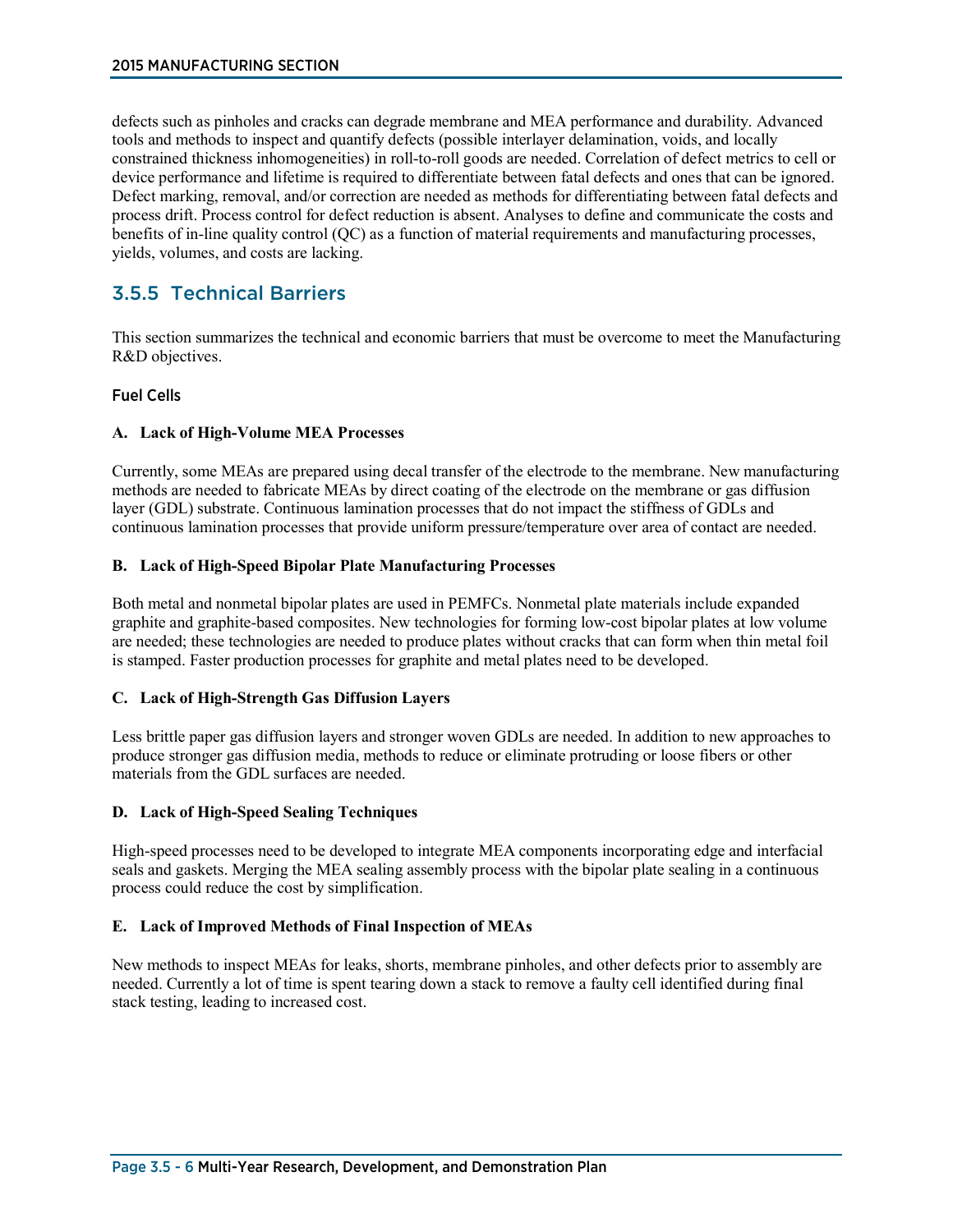#### Cross-Cutting Fuel Cell Barriers

#### **F. Manual Stack Assembly**

Development of automated methods to assist cell and stack assembly is needed. Implementation of these methods will reduce cycle time, improve repeatability and quality, and reduce cost. Methods to ensure proper alignment and proper handling of both soft and hard goods are needed as well as cutting processes that do not damage cell materials.

#### **G. Lack of Rapid, Low-Cost Methods for Stack Conditioning and Final Testing**

Reduction of the time and cost associated with conditioning and final testing of stacks is needed. Current processes can take hours to days and require expensive equipment, floor space, and gases.

#### **H. Low Levels of Quality Control**

Manufacturers need to monitor the physical and chemical structure of electrode and electrolyte layers, as well as perform final quality testing of full MEAs and cells. Development and validation of measurement techniques for in-line use will assist manufacturers in scaling up processing to high volumes. Techniques to mark identified defects or regions of unacceptable variability for later removal in ways that minimize scrap are needed. To set product specifications, systematic studies are needed to quantify the effects of variability and defects on performance and durability.

#### **I. Lack of Standardized Balance-of-Plant Components**

Balance-of-plant (BOP) components that are not designed for fuel cell applications can incur performance penalties. BOP components that are custom designed for fuel cell applications can be extremely expensive if the volumes are so low. Common specifications for fuel cell BOP components do not exist. Design for Manufacturing and Assembly (DFMA) could be applied during the development of standardized specifications to reduce part count and cost and improve manufacturability. High-volume manufacturing of BOP components and rapid assembly into the fuel cell power plant system need to be developed to reduce costs. Specific examples of BOP components needing development are heat exchangers, liquid flow control and metering devices, blowers, and humidifiers.

Note that addressing the barrier of part standardization will require industry-wide collaboration including the fuel cell manufacturers as well as their MEA and BOP suppliers.

#### Hydrogen Storage

#### **J. Lack of Low-Cost Carbon Fiber**

Currently, composite tanks require high-strength carbon fiber that costs from \$10–16/lb. [9](#page-6-0) Manufacturing R&D is needed to reduce the energy used to process carbon materials and increase the rate of carbonization processes for the carbon fiber, e.g., with microwave or plasma processing. Other processes such as oxidation and graphitization need to be improved.

<span id="page-6-0"></span> <sup>9</sup> DOE Fuel Cell Technologies Office Record #13010. "Onboard Type IV Compressed Hydrogen Storage Systems—Current Performance and Cost." [http://hydrogen.energy.gov/pdfs/13010\\_onboard\\_storage\\_performance\\_cost.pdf.](http://hydrogen.energy.gov/pdfs/13010_onboard_storage_performance_cost.pdf)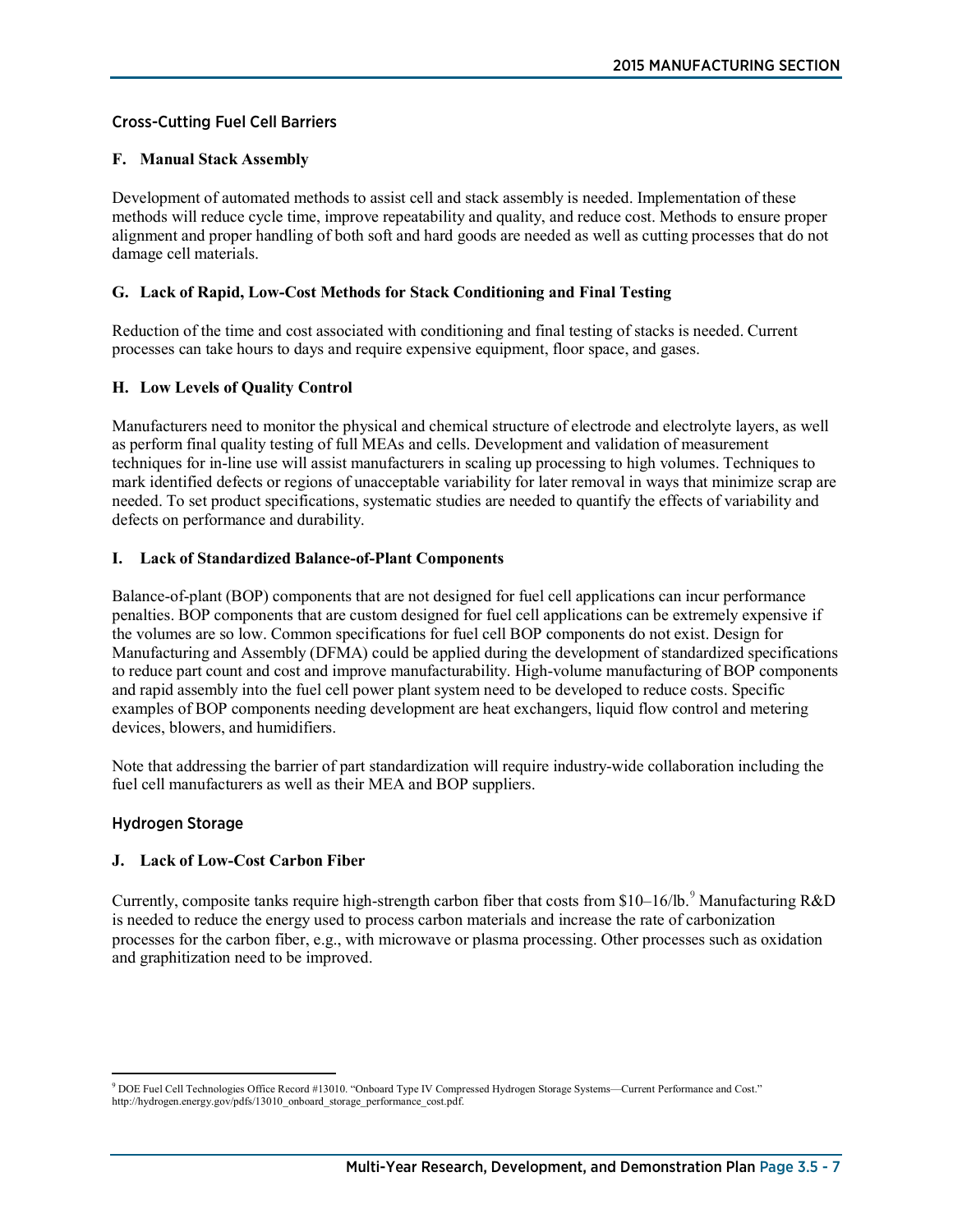#### **K. Lack of Low-Cost Fabrication Techniques for Storage Tanks**

New manufacturing methods are needed to reduce the cycle time, that is, the time to fabricate a single tank. Potential advances in manufacturing technologies include faster filament winding (e.g., multiple heads), new filament winding strategies and equipment, and continuous versus batch processing. New manufacturing processes for room temperature curing, wet winding processes, applying the resin matrix, and fiber-imbedded thermoplastics for hot wet winding should also be investigated. New hybrid manufacturing methods for carbon fiber winding and fiber placement manufacturing are needed. A cost model is needed to guide the development of high-volume production processes for high-pressure composite tanks employing fiber placement technologies.

#### Hydrogen Production & Delivery

#### **L. Lack of Reliable Hydrogen Compressors**

Hydrogen compressors are unreliable and account for a significant fraction of maintenance events associated with the hydrogen infrastructure for material handling equipment and light-duty vehicles. Redundancy can be used to mitigate the unreliability, but that increases lifecycle costs.

#### **M. Lack of In-Use Sensors**

Integration of sensor systems to provide in-use indications of the needs for preventative maintenance or of the onset of known failure mechanisms is needed.

# 3.5.6 Technical Task Descriptions

The technical task descriptions and the barriers associated with each task are presented in Table 3.5.2. Concerns regarding safety and environmental effects will be addressed within each task in coordination with the appropriate sub-program.

| <b>Table 3.5.2 Technical Task Descriptions</b> |                                                                                                                                                                                                                                                                                                                                                                                                                                                                                                                                                                                    |                 |
|------------------------------------------------|------------------------------------------------------------------------------------------------------------------------------------------------------------------------------------------------------------------------------------------------------------------------------------------------------------------------------------------------------------------------------------------------------------------------------------------------------------------------------------------------------------------------------------------------------------------------------------|-----------------|
| <b>Task</b>                                    | <b>Description</b>                                                                                                                                                                                                                                                                                                                                                                                                                                                                                                                                                                 | <b>Barriers</b> |
| <b>Fuel Cells</b>                              |                                                                                                                                                                                                                                                                                                                                                                                                                                                                                                                                                                                    |                 |
|                                                | <b>Membrane Electrode Assemblies</b><br>Develop and demonstrate processes for direct coating of electrodes on membranes<br>Develop and demonstrate highly uniform continuous lamination of MEA<br>components<br>Develop continuous MEA manufacturing processes to increase throughput and<br>efficiency and decrease complexity and waste                                                                                                                                                                                                                                          | A               |
| $\mathfrak{D}$                                 | <b>Bipolar Plates and Gas Diffusion Layers</b><br>Develop high-volume, low-cost processes for manufacturing graphite/resin and<br>metal bipolar plates<br>Develop low-cost bipolar plate fabrication processes that are applicable to low-rate<br>$\bullet$<br>production<br>Develop rapid prototyping and flexible tooling specifically for the manufacture of<br>bipolar plates<br>Develop GDL fabrication and handling processes, especially to improve strength,<br>$\bullet$<br>decrease brittleness, and reduce or eliminate loose or protruding fibers from the<br>surfaces | B,C             |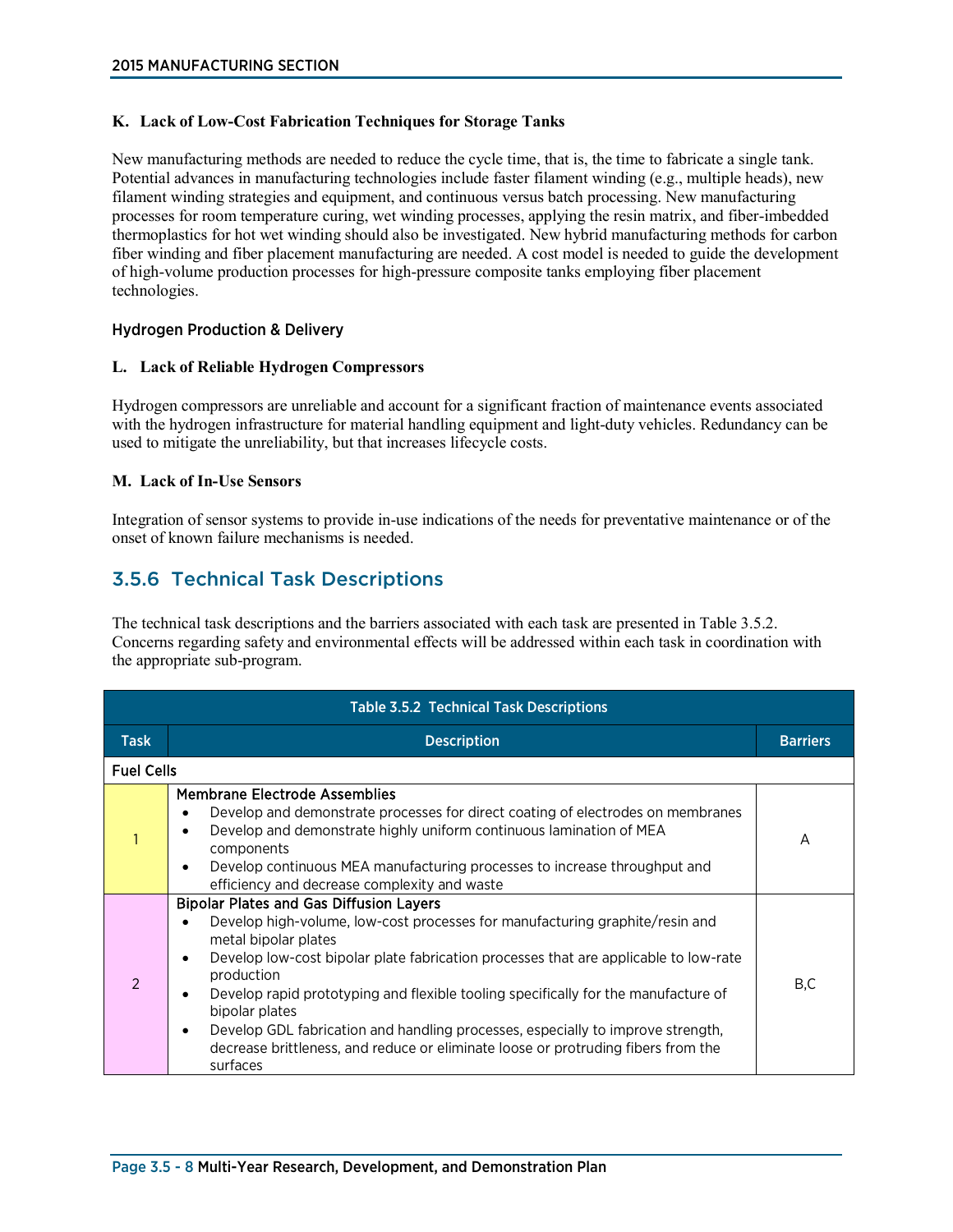|                 | <b>Table 3.5.2 Technical Task Descriptions</b>                                                                                                                                                                                                                                                                                                                                                                                                                                                                                                                                                                                                                                                                                                                                                                                                   |                 |
|-----------------|--------------------------------------------------------------------------------------------------------------------------------------------------------------------------------------------------------------------------------------------------------------------------------------------------------------------------------------------------------------------------------------------------------------------------------------------------------------------------------------------------------------------------------------------------------------------------------------------------------------------------------------------------------------------------------------------------------------------------------------------------------------------------------------------------------------------------------------------------|-----------------|
| <b>Task</b>     | <b>Description</b>                                                                                                                                                                                                                                                                                                                                                                                                                                                                                                                                                                                                                                                                                                                                                                                                                               | <b>Barriers</b> |
| $\overline{3}$  | Stack Assembly, Sealing, and Testing<br>Develop techniques to seal components rapidly and reliably<br>$\bullet$<br>Develop equipment capable of high-rate assembly of cell stacks using automation<br>$\bullet$<br>Develop processes and methods to assure proper alignment and handling of hard<br>and soft goods during stack assembly<br>Develop quality control instruments to assure specified compression on cell stack<br>$\bullet$<br>Develop methods and processes to decrease the amount of time and equipment<br>$\bullet$<br>intensity currently required for stack testing and conditioning                                                                                                                                                                                                                                         | D, F, G         |
| $\overline{4}$  | Balance-of-Plant<br>Support activities that lead to standardized specifications for BOP equipment<br>$\bullet$<br>Apply DFMA analysis to standard designs to reduce part count and cost and<br>٠<br>improve manufacturability<br>Support the exploration and implementation of automation in the assembly of BOP<br>$\bullet$<br>components                                                                                                                                                                                                                                                                                                                                                                                                                                                                                                      |                 |
| 5               | Quality Control and Modeling and Simulation<br>Develop automated and/or continuous in-line measurement of material properties<br>$\bullet$<br>and defects during cell and cell sub-assembly fabrication<br>Develop methods to inspect full MEAs and cells for leaks, shorts, and membrane<br>$\bullet$<br>pinholes after pressing/lamination, prior to assembly into a stack<br>Develop techniques to mark identified defect regions for later removal or repair<br>$\bullet$<br>Develop correlations between manufacturing parameters/defects and<br>performance/durability/life of MEAs<br>Establish, validate, and extend models that predict the effect of manufacturing<br>variations on MEA performance<br>Develop and commercialize in-line quality control techniques<br>٠<br>Demonstrate quality control methods at production facility | E, H            |
|                 | Hydrogen Storage                                                                                                                                                                                                                                                                                                                                                                                                                                                                                                                                                                                                                                                                                                                                                                                                                                 |                 |
| $6\phantom{1}6$ | <b>High-Pressure Composite Tanks</b><br>Develop new manufacturing methods for high-pressure composite tanks using<br>$\bullet$<br>hybrid tank design with lower cost carbon fibers on exterior<br>Develop fiber placement processes that reduce the amount of carbon fiber required<br>$\bullet$<br>Develop a process to manufacture low-cost carbon fiber precursor<br>٠<br>Develop low-cost, high-volume manufacturing process for vacuum liner                                                                                                                                                                                                                                                                                                                                                                                                | J, K            |
|                 | <b>Hydrogen Production &amp; Delivery</b>                                                                                                                                                                                                                                                                                                                                                                                                                                                                                                                                                                                                                                                                                                                                                                                                        |                 |
| $\overline{7}$  | Components<br>Develop manufacturing processes that increase the reliability of hydrogen<br>compressors<br>Integrate in-use sensors to detect contaminants or detect failures<br>Develop fabrication processes for large compressed gas tubes for tube trailers<br>Develop processes to manufacture low-cost, high-volume fiber-reinforced pipeline                                                                                                                                                                                                                                                                                                                                                                                                                                                                                               | L, M            |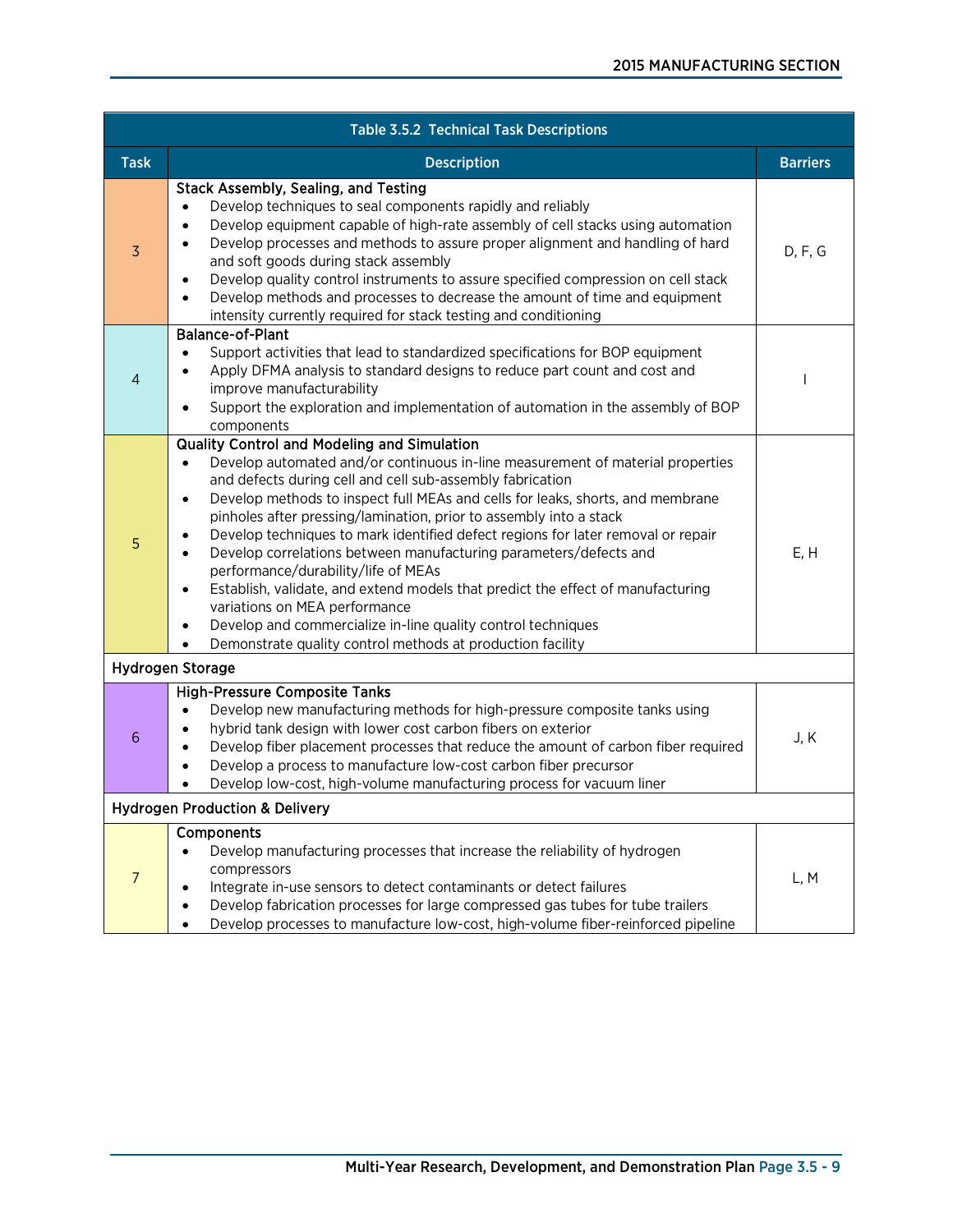## 3.5.7 Milestones

The following chart shows the interrelationship of milestones and tasks for the Manufacturing R&D subprogram from FY 2015 through FY 2020. The Manufacturing R&D sub-program inputs/outputs are summarized in Appendix B.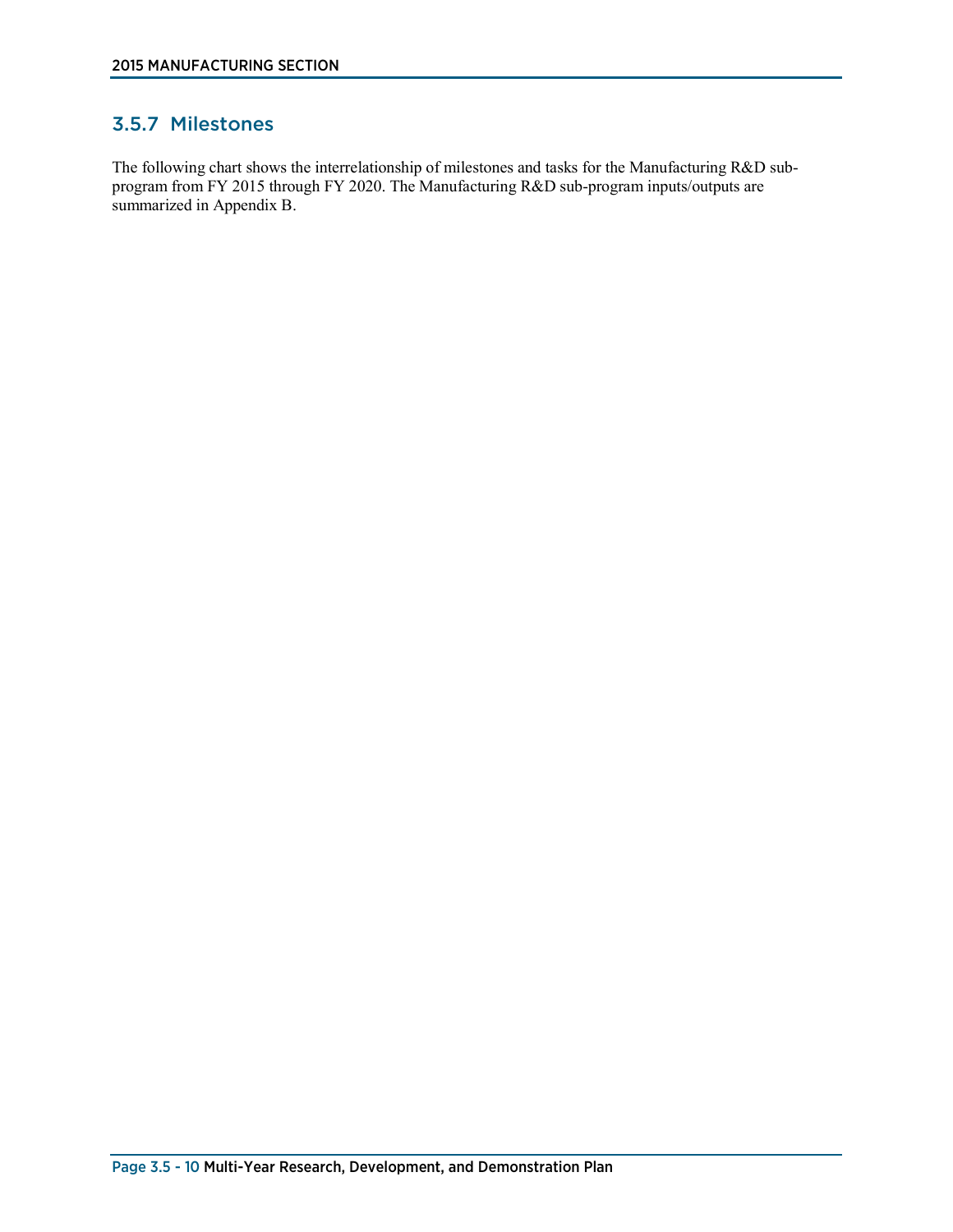**Manufacturing Milestone Chart**

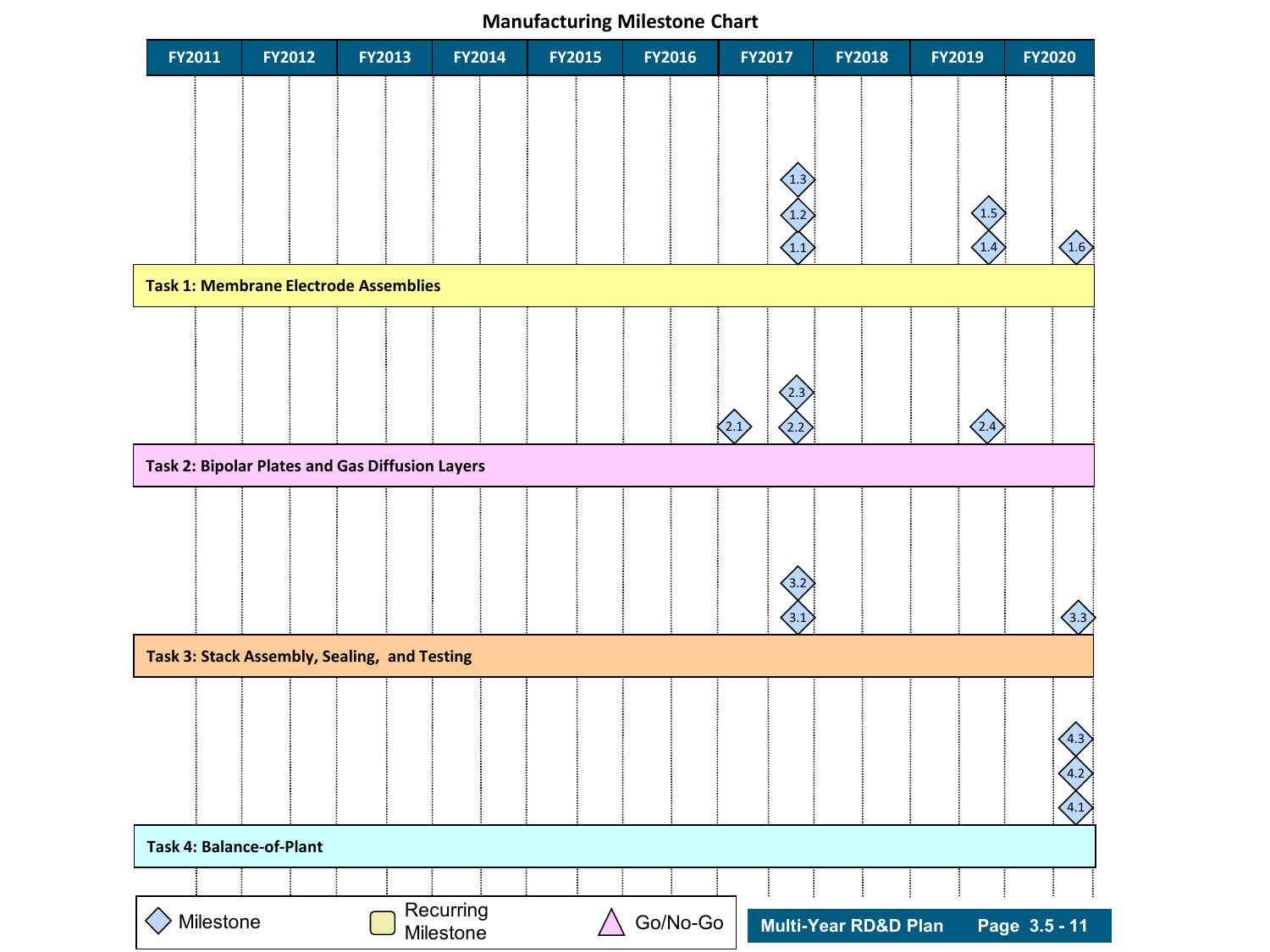**Manufacturing Milestone Chart**

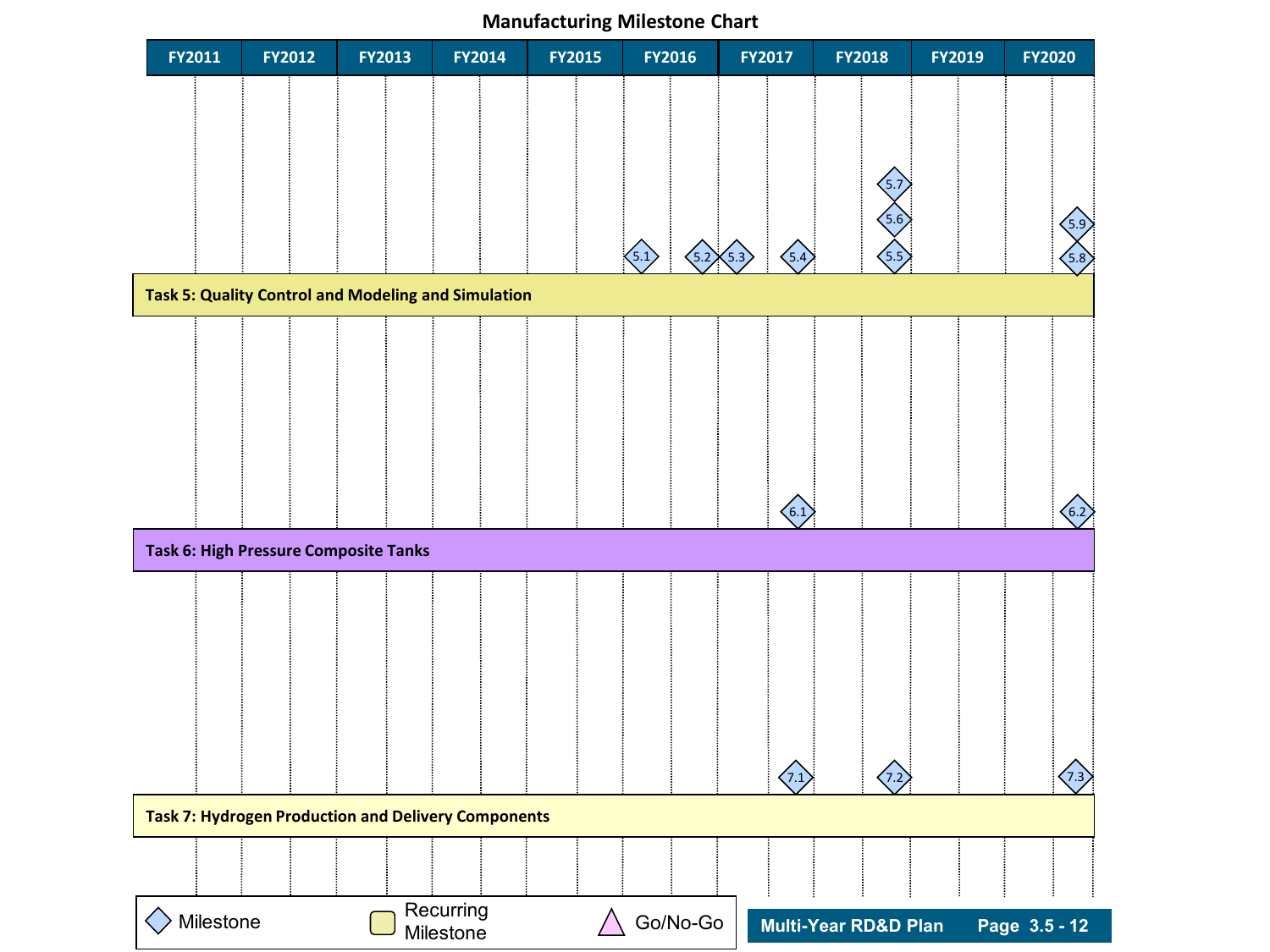### Fuel Cells

|     | <b>Task 1: Membrane Electrode Assemblies</b>                                                                                                                                              |  |
|-----|-------------------------------------------------------------------------------------------------------------------------------------------------------------------------------------------|--|
| 1.1 | Develop processes for highly uniform continuous lamination of MEA components. (4Q, 2017)                                                                                                  |  |
| 1.2 | Develop processes for direct coating of electrodes on membranes or gas diffusion media. (4Q, 2017)                                                                                        |  |
| 1.3 | Develop continuous MEA manufacturing processes that increase throughput and efficiency and decrease<br>complexity and waste. (4Q, 2017)                                                   |  |
| 1.4 | Demonstrate processes for direct coating of electrodes on membranes. (4Q, 2019)                                                                                                           |  |
| 1.5 | Demonstrate processes for highly uniform continuous lamination of MEA components. (4Q, 2019)                                                                                              |  |
| 1.6 | Develop fabrication and assembly processes for PEMFC MEA components leading to an automotive fuel<br>cell stack that costs \$20/kW. (4Q, 2020)                                            |  |
|     | Task 2: Bipolar Plates and Gas Diffusion Layers                                                                                                                                           |  |
| 2.1 | Develop manufacturing processes for PEMFC bipolar plates that cost <\$3/kW while meeting all other<br>technical targets. (1Q, 2017)                                                       |  |
| 2.2 | Develop rapid prototyping and flexible tooling specifically for the manufacture of bipolar plates. (4Q,<br>2017)                                                                          |  |
| 2.3 | Develop GDL fabrication and handling processes, especially to improve strength, decrease brittleness, and<br>reduce or eliminate loose or protruding fibers from the surfaces. (4Q, 2017) |  |
| 2.4 | Demonstrate pilot-scale processes for manufacturing bipolar plates that reduce cost at both low and high<br>volume. (4Q, 2019)                                                            |  |
|     | Task 3: Stack Assembly, Sealing, and Testing                                                                                                                                              |  |
| 3.1 | Develop processes and methods to ensure proper alignment and handling of hard and soft goods during<br>stack assembly. (4Q, 2017)                                                         |  |
| 3.2 | Develop processes and methods to decrease the amount of time and equipment intensity currently<br>required for stack testing. (4Q, 2017)                                                  |  |
| 3.3 | Develop fabrication and assembly processes for automotive PEMFC stacks that meet the cost of \$20/kW.<br>(4Q, 2020)                                                                       |  |
|     | Task 4: Balance-of-Plant                                                                                                                                                                  |  |
| 4.1 | Develop manufacturing methods to automate the production and assembly of BOP components. (4Q,<br>2020)                                                                                    |  |
| 4.2 | Develop manufacturing processes for air compression systems that have 80% efficiency at 25% of rated<br>air flow. (4Q, 2020)                                                              |  |
| 4.3 | Demonstrate manufacturing processes for humidifier modules with projected durability of 5,000 hours<br>during RH (relative humidity) cycling. (4Q, 2020)                                  |  |